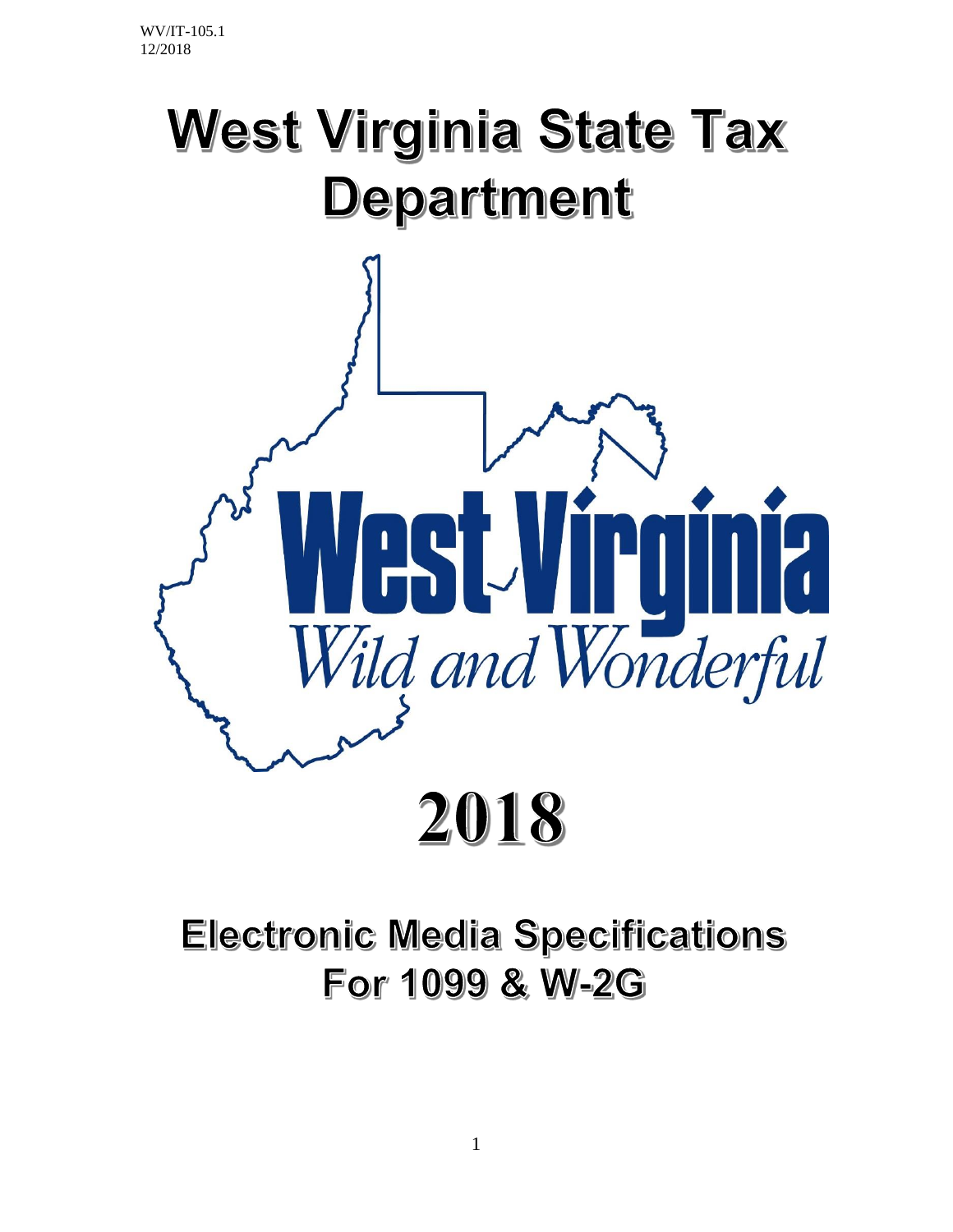## **Table of Contents**

|    | 1. What's New                                 | page 3 |
|----|-----------------------------------------------|--------|
|    | 2. Media Types                                | page 3 |
| 3. | <b>Record Format</b>                          | page 3 |
|    | 4. Record Delimiter                           | page 4 |
| 5. | <b>MyTaxes</b>                                | page 4 |
|    | 6. Importing 1099 & W-2G Files                | page 5 |
|    | 7. Manually Adding 1099 & W-2G Information    | page 5 |
|    | 8. CD ROMs                                    | page 6 |
|    | 9. General Information                        | page 6 |
|    | <b>10. Contact Information</b>                | page 7 |
|    | 11. Sample of WV IT 103 Annual Reconciliation | page 7 |
|    | 12. WV/IT-105 Transmitter Summary             | page 8 |

#### **File your WV/IT-103 Year End Reconciliation on MyTaxes**

| <b>Request</b> |                      |                 |                         |               |
|----------------|----------------------|-----------------|-------------------------|---------------|
|                | <b>RETURN LIST</b>   |                 |                         |               |
|                | <b>Received Date</b> |                 | Return                  | <b>Status</b> |
|                |                      | <b>File Now</b> | WTH Quarterly Return    |               |
|                |                      | <b>File Now</b> | <b>WTH Recon Return</b> |               |
|                | <b>OWS</b>           |                 |                         |               |

Find it under **Withholding Tax, Dec 31st Return List**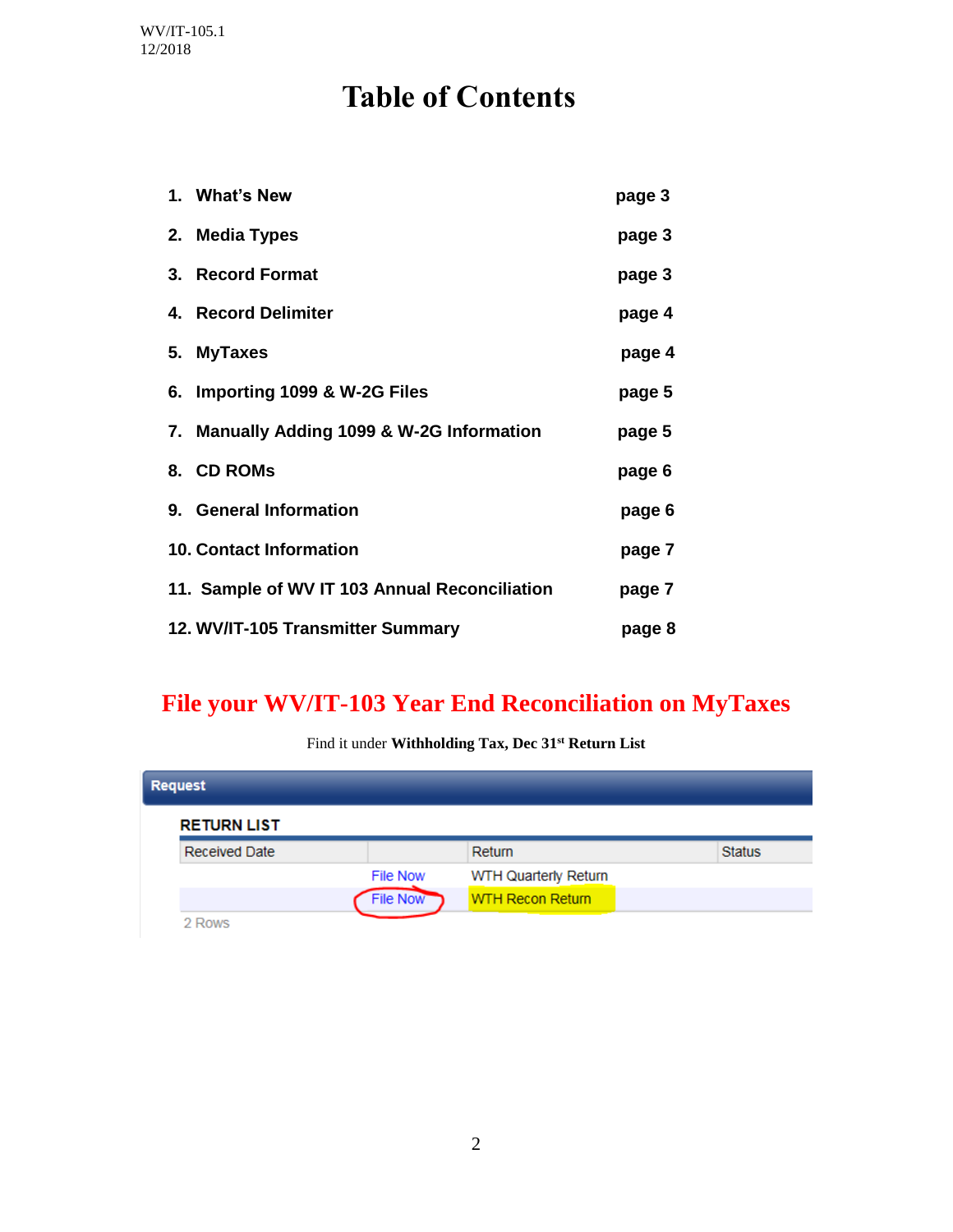#### **What's New for 2018**

- $\checkmark$  West Virginia is now operating on a January 31 due date.
- $\checkmark$  Any employer who uses a payroll service or is required to file a withholding return for **25** or more employees must file electronically.
- $\checkmark$  2018 withholding data must be submitted via MyTaxes secure website
- $\checkmark$  Tabs have been added to MyTaxes for easier navigation and error correction.

FILING 1099'S & W-2 G'S IS REQUIRED ONLY WHEN THERE IS WV TAX WITHHELD

Please review the most current version of the 2018 IRS Publication 1220 at <https://www.irs.gov/pub/irs-pdf/p1220.pdf>

#### **Media Types**

2018 1099 & W-2G – file on MyTaxes

Prior year – CD Rom

#### **Record Format**

Character set must be ASCII. All non-numeric data must be uppercase. Record delimiter must be carriage return and line feed. All records must be 750 bytes in length.

| <b>RECORD</b><br><b>TYPE</b> | <b>RECORD</b><br><b>DESCRIPTION</b>  | <b>MEDIA</b><br><b>POSITIONS</b> | <b>SPECIFIC INSTRUCTIONS</b>                                                                                                                                                             |  |
|------------------------------|--------------------------------------|----------------------------------|------------------------------------------------------------------------------------------------------------------------------------------------------------------------------------------|--|
| T                            | <b>TRANSMITTER</b><br><b>RECORD</b>  | $1 - 750$                        | Follow IRS specifications                                                                                                                                                                |  |
| A                            | <b>PAYER RECORD</b>                  | 1-750                            | Follow IRS specifications                                                                                                                                                                |  |
| B                            | <b>PAYEE RECORD</b>                  | 1-750                            | Follow IRS specifications                                                                                                                                                                |  |
| B                            | <b>PAYEE RECORD</b>                  | 723-734                          | State Income Tax Withheld for Form 1099-MISC, 1099-R, &<br>W-2G.                                                                                                                         |  |
| C                            | <b>END OF PAYER</b><br><b>RECORD</b> | 1-750                            | Follow IRS specifications                                                                                                                                                                |  |
| F                            | END OF<br><b>TRANSMISSION</b>        | $1 - 750$                        | Follow IRS specifications. THIS RECORD INDICATES THE<br>END OF FILE. IT MUST BE THE LAST RECORD ON THE<br>FILE, APPEARING ONLY ONCE. NO DATA GETS<br>PROCESSED AFTER THE CODE 'F' RECORD |  |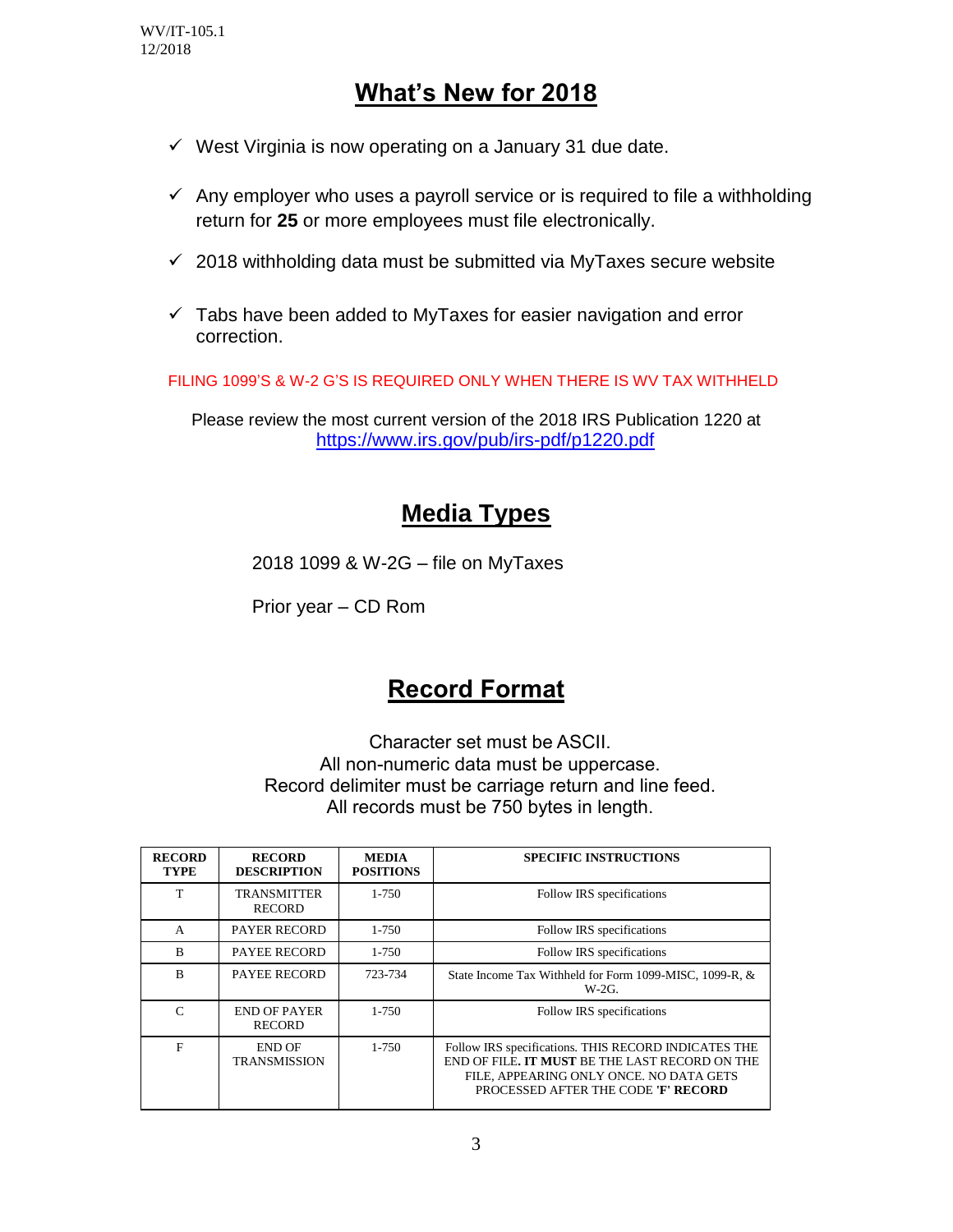## **Record Delimiters**

A record delimiter must follow each record in the file except for the last record. The record delimiter must consist of two characters, and those characters must be carriage return and line feed (CR/LF). Make sure each record is exactly 750 characters by adding spaces at the end as needed. The carriage return character and the line feed character must be placed in positions 751 and 752, respectively.

#### **DO NOT**

- **Place a record delimiter before the first record**
- **Place more than one record delimiter i.e., more than one carriage / line-feed combination, following a record**
- **Place record delimiters after a field within the record**

## **MyTaxes**

MyTaxes provides a more secure environment to submit data files and requires less paperwork to process.

If you are not already registered for MyTaxes, when accessing [https://mytaxes.wvtax.gov](https://mytaxes.wvtax.gov/) you will be required to complete the following steps:

- Taxpayer Verification This requires your Federal Tax ID Number, individual taxpayer ID number, social security number or WV tax ID number. In addition you will choose a tax account type, the account number and your zip code.
- Create Logon Information
- Add Access to Accounts (Optional)
- Once registered, you may request access to any or all of your tax accounts that are available on MyTaxes.

**If you have any issues or questions, please contact:**  [Christine.D.Stephenson@wv.gov](mailto:Christine.D.Stephenson@wv.gov)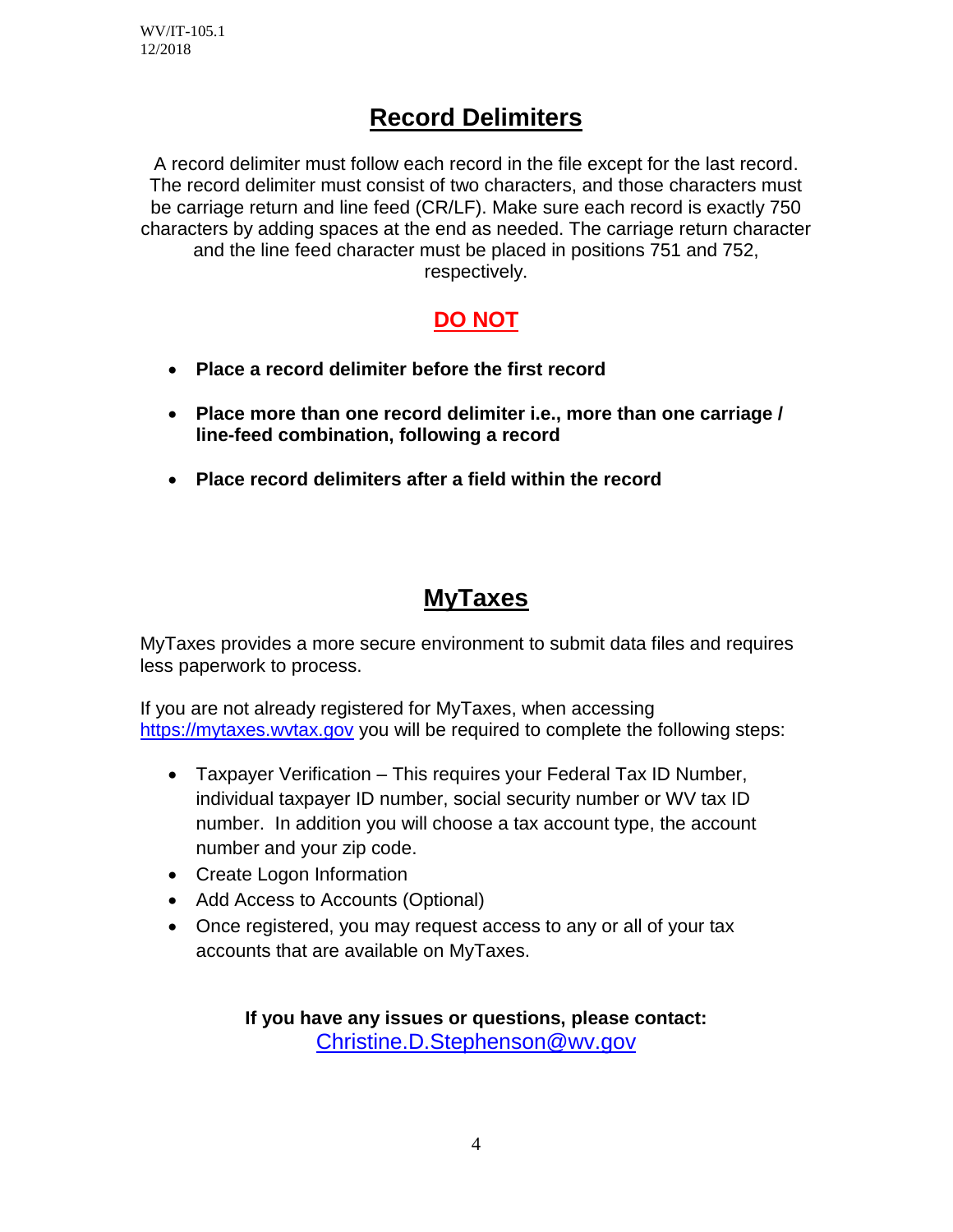#### **Importing 1099 & W-2G Files**

Log into **MyTaxes I Want To…** (Upper right corner) Click **Submit 1099**  Click **Import** (Upper right corner) Click **Browse** to locate your file to submit. (**Must have** (.txt) **extension**) Click **Open** Click **Import** Click **Submit** (upper right corner) Print the conformation page for your records

(*If you did not receive a Confirmation page, your file has NOT been submitted)*

#### **Manually Adding 1099 & W-2G Information**

*(Not recommended for more than 10 forms)*

- 1. Log into MyTaxes and locate **I Want to…** (upper right corner)
- 2. Choose **Submit 1099**
- 3. Check box for **Manual Input of Forms**
- 4. Select **Add Transmitter Record**  Complete Required Information Click "OK"
- 5. Select **Add Payer Records**  Complete Required Information Click "OK"
- 6. Select **Add 1099 Records by Type** Locate Blue Hyperlink with RED (!) To Complete Form Click "OK"

7. Repeat Steps 5 & 6 for All 1099s of Each Type (To add a new record of the SAME type, click the add-record tab at the top of the screen).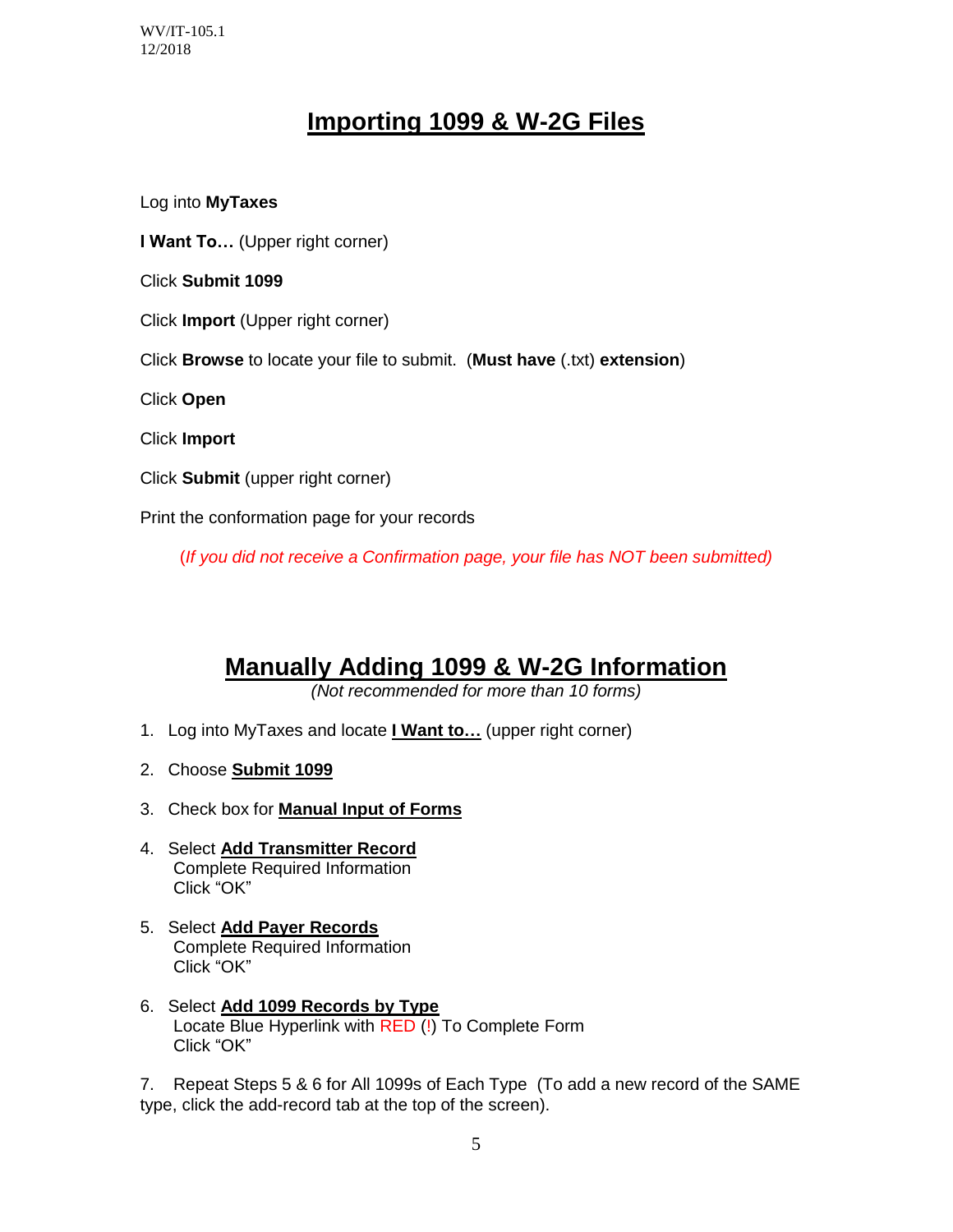Note: If Transmitting More Than One Type of 1099 Repeat Steps 5 & 6

8. If you have entered 1099 records with state tax withholdings select "**Add State Controls"**, enter the Payer EIN, return type and state for each payer with 1099 records indicating state tax withholdings.

- 9. Click **"OK"**
- 10. Click "**SUBMIT"**
- 11. Re-enter password and click "**OK"**

12. Print page for your records

(*If you did not receive a Confirmation page, your file has NOT been submitted)* 

#### **CD ROMs**

**MUST** include a **WV/IT-105.1 Transmitter Summary Report** (Page 8) and **WV/IT-103 Annual Reconciliation** (Page 7)

**CD ROMs must** have **External Label** containing the following: Name, address and FEIN of sender Name and telephone number of contact person Type of information being reported (e.g. 1099) and tax year Volume number (if multi-volume reports) File name must be **1099report.txt** or **1099report.zip** and open to file name **1099report.txt.**

## **General Information**

#### 1099S AND W-2GS ARE REQUIRED ONLY WHEN THEY REFLECT WEST VIRGINIA WITHHOLDING.

Information returns of any one type for 25 or more payees must be submitted on electronic media following the specifications set forth by the IRS in Publication 1220.

All files submitted to the state of West Virginia **MUST** be in text (.txt) format.

All files **MUST** contain record delimiters.

**ALL FORMS -**Transmitter "T" Record, Payer "A" Record, and Payee B" Record; Payment Year, Field Positions 2-5, must be updated with the four-digit reporting year (2018), unless reporting prior year data.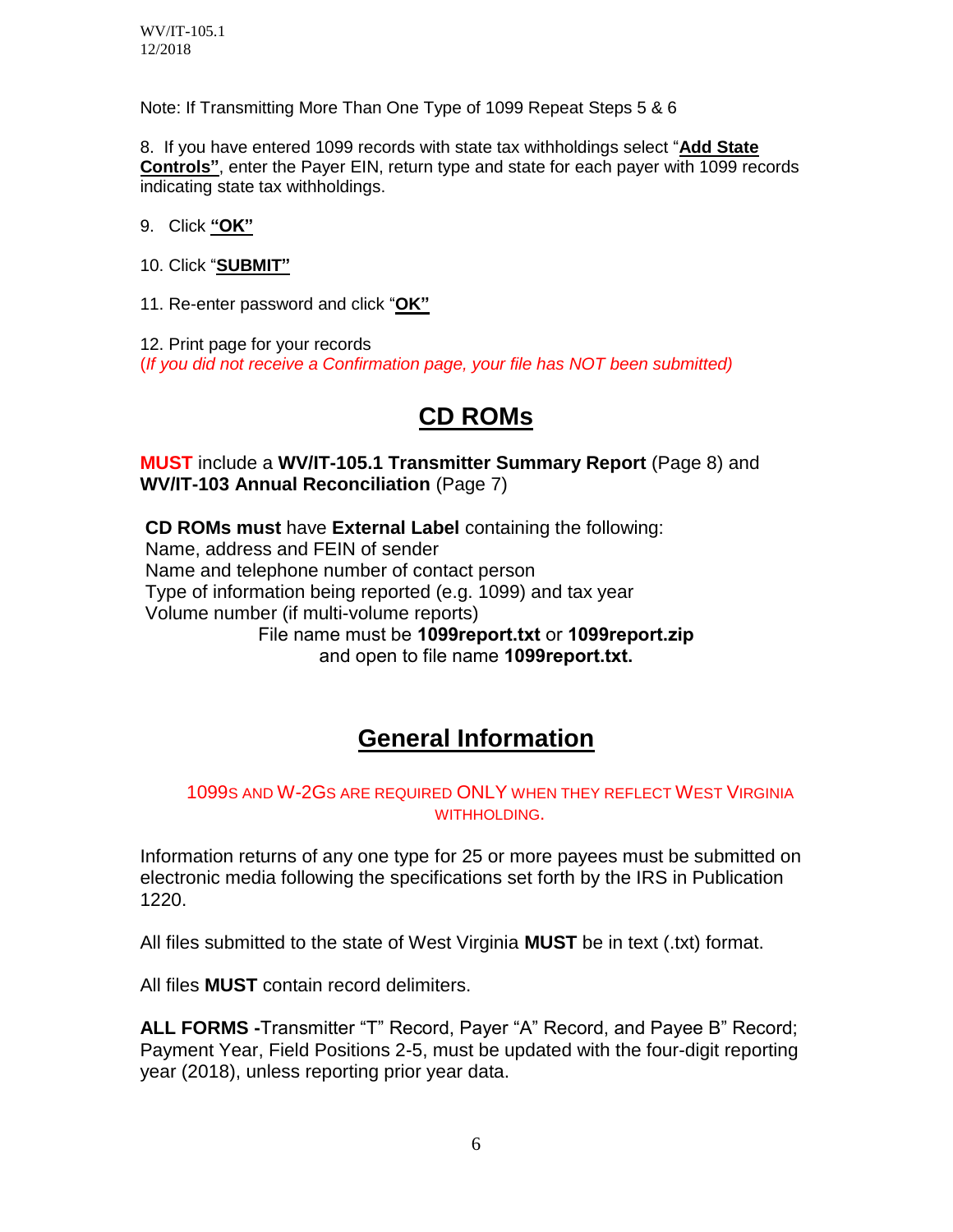> Electronic media must be postmarked by January 31. If you are unable to make this deadline, you may submit a written request for extension of time for filing WV/IT-103. Your request must be postmarked by January 31.

> It is imperative that the files submitted have a contact phone number and email address entered in the appropriate positions. Failure to include correct and complete contact information may result in the rejection of your submission by the State of West Virginia.

Enclose a completed Form WV/IT-105.1 Transmitter Summary and a completed Form WV/IT-103 Annual Reconciliation, for each payer's record that is included on the media.

The State of West Virginia does not participate in the Combined Federal/State Filing Program.

> You will find the WV/IT-103 located here: <https://tax.wv.gov/Documents/TaxForms/it103.pdf>

#### **Contact Information**

#### **Mailing Address:**

West Virginia State Tax Department TAAD/ Withholding PO Box 3943 Charleston, WV 25339-3943

#### **Courier or Overnight Deliveries (ONLY):**

West Virginia State Tax Department Revenue Center / Withholding 1001 Lee Street East Charleston, WV 25301-1725

**If you have any issues or questions, please contact:**  [Christine.D.Stephenson@wv.gov](mailto:Christine.D.Stephenson@wv.gov)